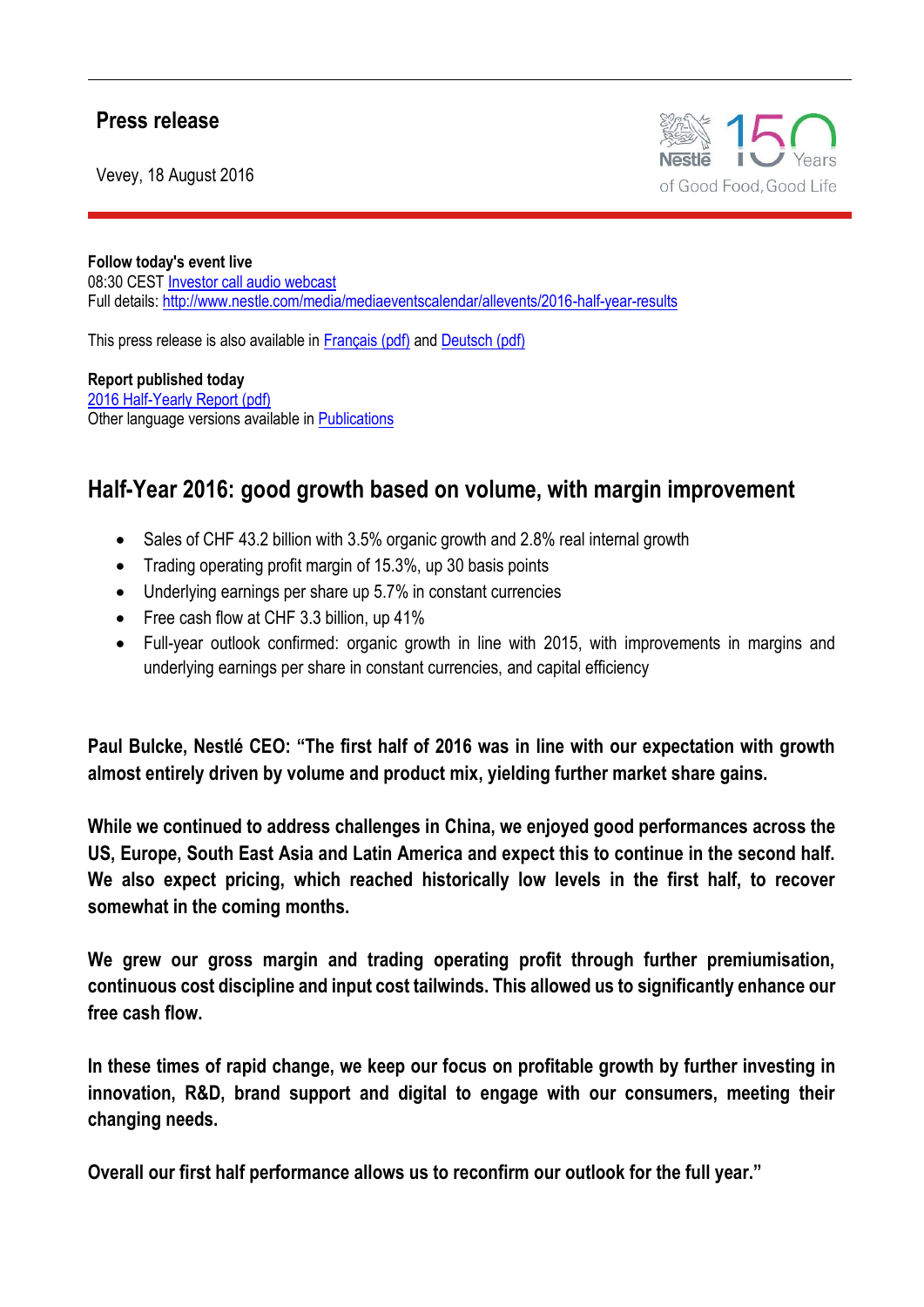## **Group results**

## **Sales**

- In the first half of 2016 Nestlé's organic growth was 3.5%, composed of 2.8% real internal growth and 0.7% pricing. Pricing has reached a historically low level owing to deflationary environments across a number of developed markets and low commodity prices.
- **Total sales** of CHF 43.2 billion, with a **foreign exchange** impact of -2.0%. The net result of acquisitions and divestitures reduced sales growth by -0.8%.
- **Organic growth** was broad-based across geographies and categories.
	- o 4.7% in the Americas (AMS)
	- o 2.5% in Europe, Middle East and North Africa (EMENA)
	- o 2.3% in Asia, Oceania and sub-Saharan Africa (AOA)
- **Real internal growth** was solid and balanced.
	- $\circ$  2.8% in AMS
	- $\circ$  2.8% in EMENA
	- $\circ$  2.9% in AOA
- Continued strength in **developed markets** with organic growth of 1.9%, in spite of deflationary pressures, and in **emerging markets** with 5.4%.

## **Trading Operating Profit**

- Trading operating profit was CHF 6.6 billion, with a margin of 15.3%, up 30 basis points on both a reported basis and in constant currencies.
- This was driven by a gross margin expansion of 130 basis points through continuous cost discipline, active portfolio management, premiumisation and an input cost tailwind.
- We delivered this margin improvement whilst continuing to significantly increase our investment in brand support, digital, research and development, and in our new nutrition and health platforms. Consumer facing marketing spend increased by 8.5% in constant currencies.
- We are rolling out several key initiatives that are focused on structural efficiencies. One-off costs in 2016 will be off-set by savings.

## **Net Profit**

- **Net profit** was CHF 4.1 billion. The reduction of CHF 0.4 billion versus last year was due to a one-off, non-cash adjustment to deferred taxes.
- **Reported earnings per share** at CHF 1.33 was down by -7.2% for the same reason.
- **Underlying earnings per share** in constant currencies increased by 5.7%.

## **Cash Flow**

 The Group's **operating cash flow** was strong at CHF 4.9 billion and **free cash flow** increased year on year by 41% to CHF 3.3 billion. These improvements were primarily the result of our focus on margins, discipline in capital expenditure and working capital.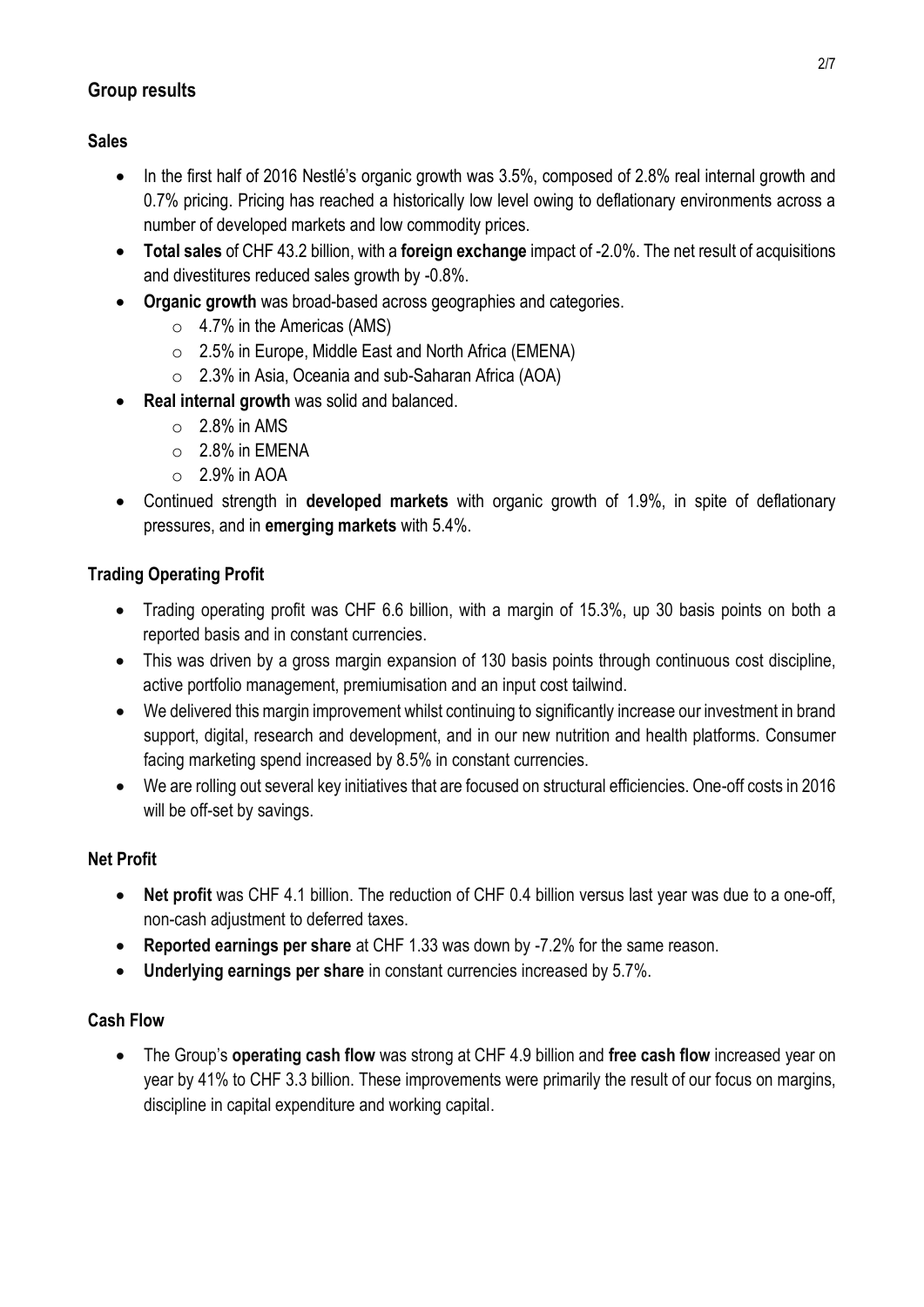## **Zone AMS**

Sales of CHF 12.1 billion, 5.1% organic growth, 2.5% real internal growth; 17.8% trading operating profit margin, -20 basis points

- The Zone maintained good growth momentum, with broad-based market share gains.
- Good growth in **North America** was underpinned by strong real internal growth, whilst deflationary pressures weighed on pricing.
	- o The successful growth of the frozen meals business continued, supported by innovations and marketing investment, particularly for *Lean Cuisine* and *Stouffer's*.
	- o *Coffee-mate* maintained its good growth trajectory, driven by new packaging and flavour extensions.
	- o Petcare delivered solid growth, with very strong contributions from *ONE, Pro Plan* and *Beyond*  in dry dog*.* First results of the *Beneful* re-launch were promising, with the product now back in positive territory.
- In Latin America we saw good performances in many markets despite the volatile environment, with positive real internal growth and pricing.
	- $\circ$  In Brazil our business grew mid single digit, outperforming the market in a recessionary context. The key drivers were ambient dairy and *Nescafé Dolce Gusto*. We began to implement selective price increases towards the end of the period*.*
	- o Mexico's strong performance continued across the entire portfolio. *Nescafé Dolce Gusto, Nescafé* soluble coffee and ambient dairy remained the growth drivers.
	- o Petcare's positive momentum continued, with double-digit growth in most markets.
- The Zone's **trading operating profit margin** contracted slightly as the impact of currency depreciation in Latin America was not yet fully off-set by price increases. Ongoing operational efficiency savings were largely re-invested behind an increase in consumer facing marketing spend across the Zone.

## **Zone EMENA**

Sales of CHF 8.1 billion, 2.6% organic growth, 3.0% real internal growth; 16.9% trading operating profit margin, +70 basis points

- Good real internal growth drove market share gains across the Zone. Pricing had a negative impact of -0.4% due to the deflationary environment in many parts of the Zone.
- The strong performance in **Western Europe,** driven by product innovations, continued despite the difficult low-growth environment.
	- $\circ$  Petcare accelerated, supported by the wet cat single serve segment as well as dry cat and dog snacks.
	- o *Nescafé Dolce Gusto* continued to be a growth driver while ambient culinary was impacted by the competitive retail environment and softness in the category.
	- o France, Spain, Portugal and Benelux were the highlights.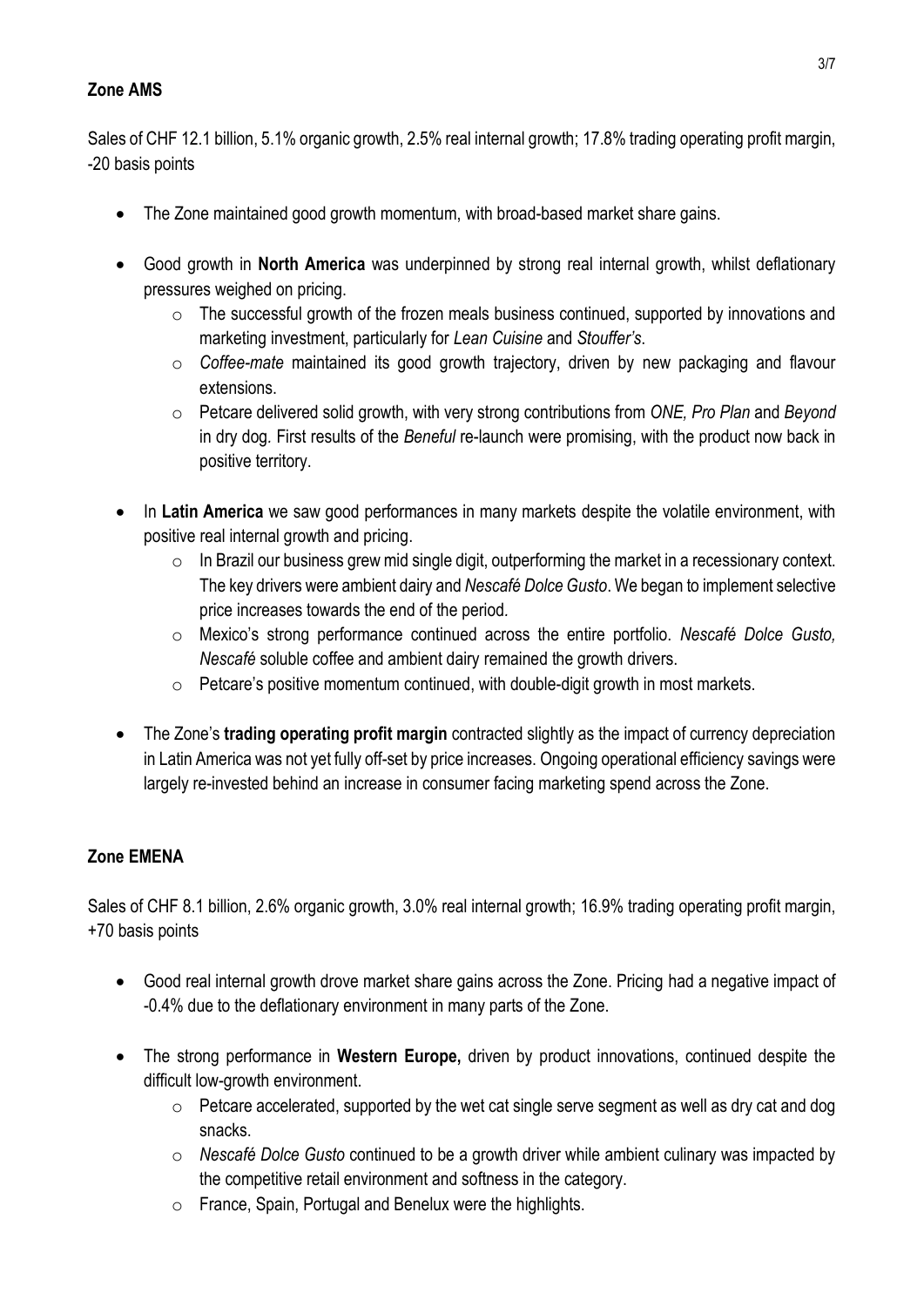- Solid growth in **Central and Eastern Europe** was driven by Russia and the Czech / Slovak region.
	- $\circ$  Double-digit growth in petcare resulted from innovation, premiumisation and category expansion.
	- o Russia's performance was solid in most categories, particularly in *Nescafé* soluble coffee.
- The **Middle East and North Africa** was resilient in an unstable environment.
	- o *Nescafé* and ambient culinary enjoyed good growth while dairy remained challenged.
	- o Turkey continued to grow well, driven by *Nescafé* soluble coffee and chocolate.
- The Zone's **trading operating profit margin** improved nicely, whilst we also increased consumer facing marketing investments. This was achieved through portfolio management, better product mix and lower input costs.

## **Zone AOA**

Sales of CHF 7.1 billion, 2.3% organic growth, 2.4% real internal growth; 19.6% trading operating profit margin, +140 basis points

- Most of the Zone's businesses saw their growth accelerating, with South East Asia, sub-Saharan Africa and Japan the highlights. India kept gaining momentum one year after the start of the *Maggi* noodle withdrawal.
- In **China**, growth in the food and beverage market slowed down significantly. In this context our core food and beverage business outperformed the market with *Nescafé* and *Shark* wafers, driven by product renovation and improved retail execution. However, Yinlu still weighed on the overall performance while we continued to execute our turnaround plan based on a portfolio upgrade and new product developments.
- Growth in **India** turned positive in June due to good progress with the *Maggi* noodle relaunch and favourable comparables. We regained a leading market share position.
- The strong growth momentum in **South East Asia** continued across all markets, with double-digit growth in Vietnam and Indonesia and high single-digit growth in the Philippines. *Milo* drove growth across the region and the newly launched *Nescafé Blend and Brew* had an encouraging start.
- **Sub-Saharan Africa** continued to grow strongly across all categories, especially in ambient culinary with *Maggi*. Nigeria, Ghana and the Ivory Coast were the highlights.
- Japan did well in **developed markets**, building on product, business model innovation, premiumisation and digital engagement both for *Nescafé* and *KitKat*. We had more challenging results in Oceania where competitive intensity amongst retailers combined with low commodity prices has driven deflation in a number of categories.
- The Zone's **trading operating profit margin** improved alongside a significant step up in consumer marketing spend to support new product launches. The improved profitability was driven by efficiency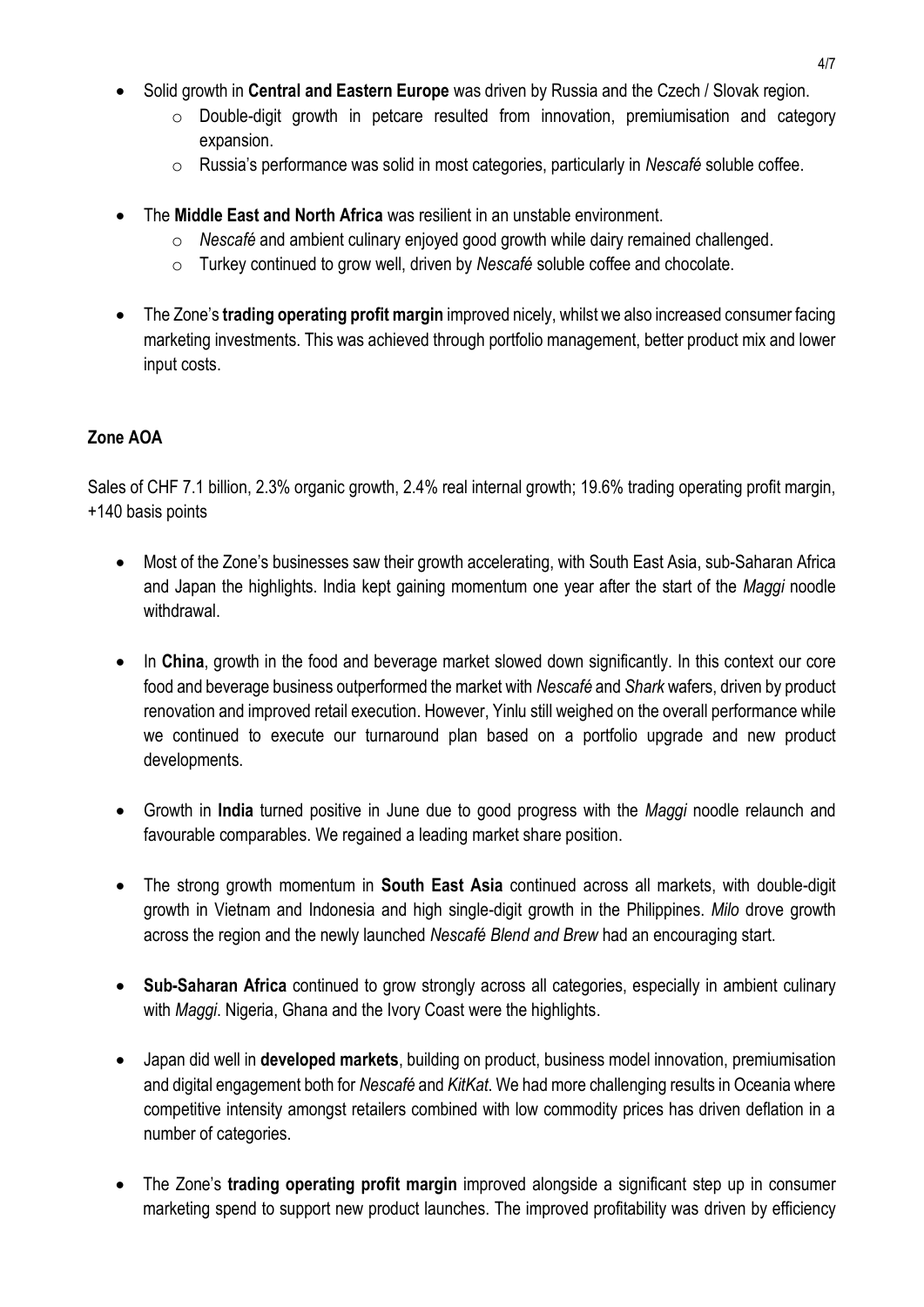gains and lower input costs – particularly in dairy commodities. The Zone also incurred fewer one-off expenses as the withdrawal costs related to *Maggi* noodles in India impacted the first half of last year.

#### **Nestlé Waters**

Sales of CHF 3.9 billion, 4.2% organic growth, 4.7% real internal growth; 12.4% trading operating profit margin, +90 basis points

- Nestlé Waters' performance was driven by double-digit growth in emerging markets and high singledigit growth in our premium sparkling brands *S.Pellegrino* and *Perrier*. Developed markets continued to grow despite the deflationary environment.
	- o Growth was solid in the US, driven by our international premium brands and *Poland Spring.*  However, the regional brands were negatively impacted by the tornado which severely damaged a plant in Texas at the end of April.
	- $\circ$  The growth momentum in Europe was impacted by poor weather conditions in comparison with a very hot summer last year, particularly in France and Italy. Spain, the UK and Poland performed well.
	- o Zone AOA showed a good performance, with double-digit growth in Thailand, Egypt and Vietnam. Competitive intensity in China remained high.
	- o Latin America delivered good growth, with Mexico the highlight.
- The increase in **trading operating profit margin** was driven by improved product mix through premiumisation. We achieved cost efficiencies across manufacturing, procurement and distribution, as well as some benefit from lower input costs.

## **Nestlé Nutrition**

Sales of CHF 5.2 billion, 1.3% organic growth, 1.1% real internal growth; 23.2% trading operating profit margin, +20 basis points

- Nestlé Nutrition was challenged in both the US and China, offsetting strong momentum in other geographies, particularly Latin America and South East Asia.
	- o Pricing remains very limited in the category as a result of low dairy commodity prices and competitive intensity, notably in China.
	- $\circ$  In China, category growth overall slowed, mainly affecting the premium and mainstream brands *NAN* and *S-26 GOLD*. At the same time we continued to outperform in the faster growing super premium segment, primarily through our leading brand *illuma*. The recently launched *S-26 Ultima* also saw positive progress.
	- $\circ$  In the United States, the exit from some regional WIC contracts, the transition to new packaging formats and some temporary supply constraints in pouches impacted growth.
	- o Latin America saw very good growth in both Brazil and Mexico, with both cereals and infant formula doing well. Innovations drove strong performances in South East Asia – particularly in the Philippines and Indonesia.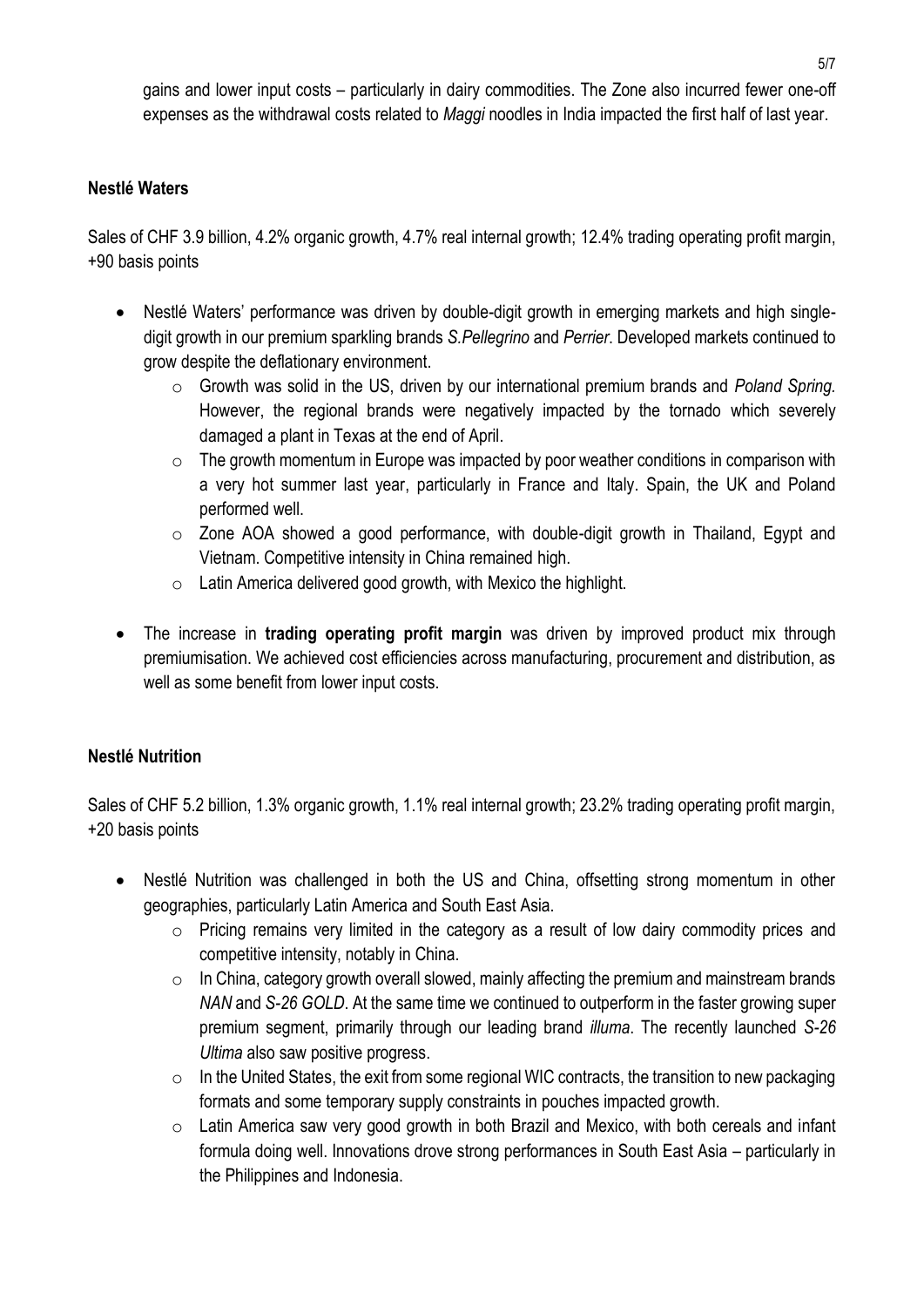**Trading operating profit margin** increased whilst we simultaneously stepped-up consumer marketing investments. Both infant formula and infant cereals businesses improved their profitability. Positive mix and lower input costs were the primary drivers of the margin growth.

## **Other businesses**

Sales of CHF 6.8 billion, 4.2% organic growth, 4.2% real internal growth; 16.4% trading operating profit margin, +60 basis points

- **Nestlé Professional** delivered positive growth driven by good performances in emerging markets, particularly Mexico and Russia. There were solid results in the USA, whilst Western Europe continued to be challenged by the difficult trading environment. The strategic platforms of beverage solutions and savoury flavour solutions were key growth drivers.
- **Nespresso** continued its good growth, with a solid performance in Europe and good momentum in AMS and AOA. The success of the *VertuoLine* system and increased marketing investment in North America drove positive results. Global growth was supported by the ongoing geographic expansion, including 16 new boutique openings, and limited edition Grands Crus coffees.
- Good results in **Nestlé Health Science** continued to be driven by strong double-digit growth in Consumer Care, especially in the United States where *Boost* and *Carnation Breakfast Essentials* had strong momentum. Medical Nutrition maintained its good performance, led by the allergy portfolio and its geographic expansion.
- **Nestlé Skin Health** maintained good real internal growth, with solid performances in emerging markets, particularly Latin America, Middle East and North Africa. The prescription business delivered solid growth, driven by *Epiduo Forte* in the US, as well as *Soolantra* in EMENA. The consumer business performed well with *Cetaphil* cleansers and moisturisers and *Daylong* sun protection.
- The **trading operating profit margin** increased whilst there was also higher marketing spend across all businesses. Portfolio management, cost discipline and lower input costs also drove improved profitability in both Nestlé Health Science and Nestlé Professional.

## **Outlook**

We confirm our full-year outlook: organic growth in line with 2015, with improvements in margins and underlying earnings per share in constant currencies, and capital efficiency.

**Contacts** Media Robin Tickle Tel.: +41 21 924 22 00 Investors Steffen Kindler Tel.: +41 21 924 35 09